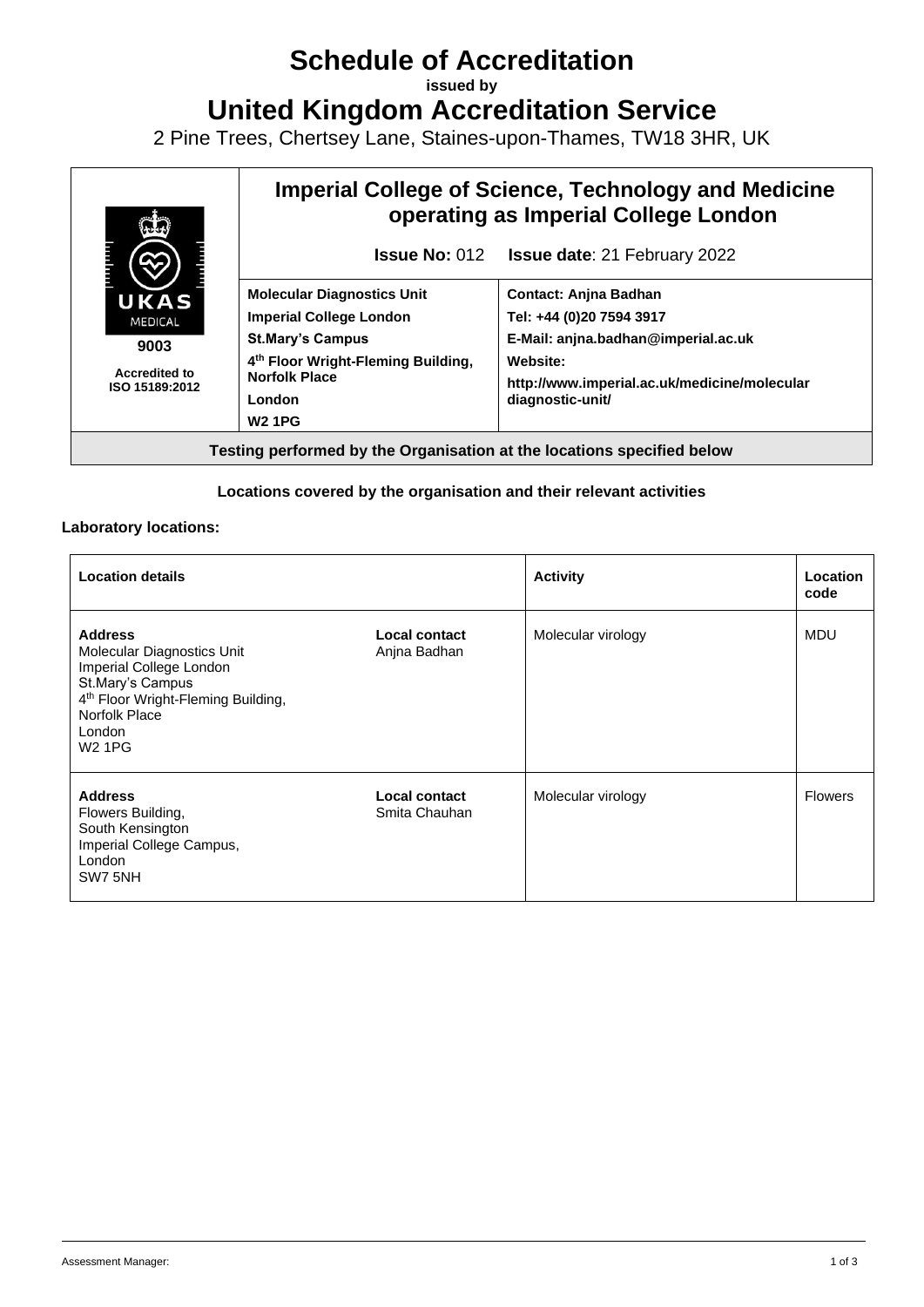

**ISO 15189:2012**

**Schedule of Accreditation issued by United Kingdom Accreditation Service**

2 Pine Trees, Chertsey Lane, Staines -upon -Thames, TW18 3HR, UK

# **Imperial College of Science, Technology and Medicine operating as Imperial College London**

**Issue No:** 012 **Issue date**: 21 February 2022

**Testing performed by the Organisation at the locations specified**

| Materials/Products tested  | Type of test/Properties<br>measured/Range of<br>measurement                                                                                  | Standard specifications/<br>Equipment/Techniques used                                                                                                                                                                                                                                                                                                                                                                                                                                                                                                                                               | Location<br>Code |
|----------------------------|----------------------------------------------------------------------------------------------------------------------------------------------|-----------------------------------------------------------------------------------------------------------------------------------------------------------------------------------------------------------------------------------------------------------------------------------------------------------------------------------------------------------------------------------------------------------------------------------------------------------------------------------------------------------------------------------------------------------------------------------------------------|------------------|
| <b>HUMAN BODY FLUIDS</b>   | Molecular virology<br>examination activities for the<br>purposes of clinical diagnosis                                                       | Procedures documented in relevant<br>equipment manuals and in house<br>documented procedures by the<br>following methods:                                                                                                                                                                                                                                                                                                                                                                                                                                                                           |                  |
| Whole blood (EDTA) and CSF | HTLV 1 & 2 proviral load                                                                                                                     | Manual extraction, real-time QPCR<br>using BioRad CFX<br>SOP MDU0400 In-house method<br>for assaying HTLV-1 provirus load                                                                                                                                                                                                                                                                                                                                                                                                                                                                           | <b>MDU</b>       |
|                            | HTLV 1&2 proviral detection<br>and genotyping                                                                                                | Nested PCR with gel<br>electrophoresis visualisation using<br>ABI GeneAmp 9700 and<br>SureCycler 8800                                                                                                                                                                                                                                                                                                                                                                                                                                                                                               |                  |
|                            |                                                                                                                                              | MDU0406 - Manual extraction,<br>digestion using restriction enzyme,<br>visualisation using gel<br>electrophoresis                                                                                                                                                                                                                                                                                                                                                                                                                                                                                   |                  |
| Plasma (EDTA) and CSF      | Detection of mutations in the<br>integrase and protease-RT<br>genes of HIV-1 associated<br>with reduced susceptibility to<br>anti- HIV drugs | Manual RNA extraction, reverse<br>transcribed PCR amplification<br>using, ABI GeneAmp 9700<br>thermocycler, SureCycler 8800.<br>SOP MDU0311 In-house PCR<br>amplification and sequencing of<br>HIV-1 protease/RT<br>Next Generation Sequencing using<br>Illumina MiSeq platform.<br>SOP MDU0312 Operation of the<br>Illumina MiSeq Next Generation<br>Sequencer,<br>SOP MDU0316 Operation of the<br>Illumina iSeq Next Generation<br>MDU0314 MiSeq Sample Library<br>Preparation using Illumina Nextera<br>XT kit<br>Reporting SOP MDU 0302<br>Reporting and storage of HIV-1<br>resistance results | <b>MDU</b>       |

#### DETAIL OF ACCREDITATION